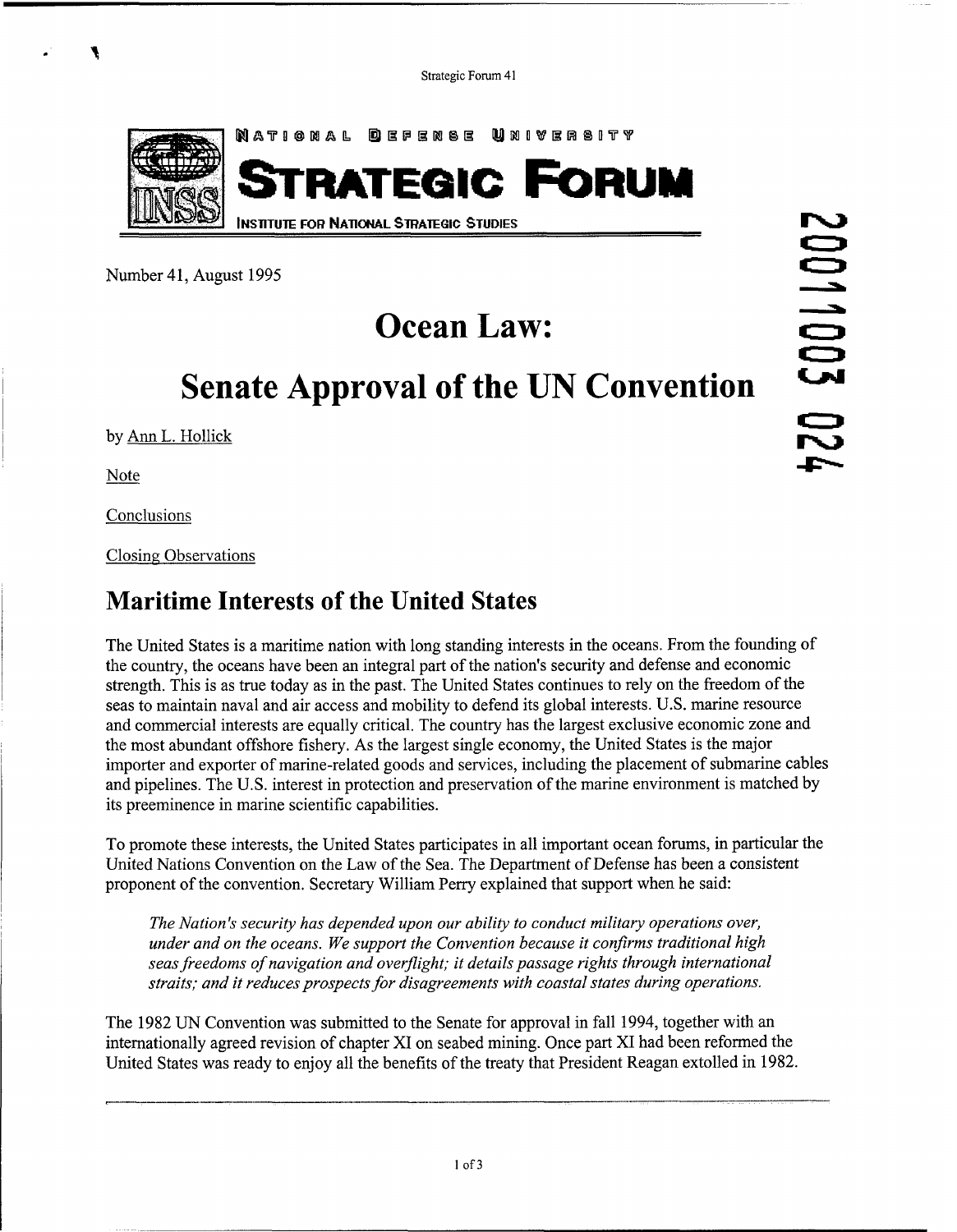*National security interests in having a stable oceans regime are, ifanything, even more important today than in 1982, when the world had a roughly bipolar political dimension and the United States had more abundant forces to project power to wherever it was needed.* ... *Without international respect for the freedoms of navigation and overflight set forth in the Convention, exercise of our forces' mobility rights would be jeopardized. Disputes with littoral states would delay action and be resolved only by protracted political discussions. The response time for US. and allied/coalition forces based away from potential areas of conflict would lengthen* .... *Forces may arrive on the scene too late to make a difference, affecting our ability to influence the course of events consistent with our interests and treaty obligations.* 

From the 1994 DOD white paper,

*National Security and the* 

-- **7** 

*Convention on the Law of the Sea* 

Today the Law of the Sea Convention awaits consideration by the Senate. Delays to Senate approval are more likely to be a function of domestic political considerations than of the merits of the treaty. When this is the case, issues of long range strategic importance, such as the law of the sea treaty, receive lower priority. Pending treaties may be put on hold as the Congress grapples with the Administration over control of foreign policy.

### **Evolving Maritime Security and Strategy**

Several forces are reshaping U.S. security interests in the oceans and the corresponding naval strategy: a changing threat and reduced resources to address the threat. The Cold War has been superseded by multiple regional challenges to U.S. interests around the globe. The potential adversaries are diverse, dispersed and individually less powerful. The Navy has updated and redefined its strategic thinking and prospective Navy missions to take account of these changes. The new focus of maritime forces, set out in the 1992 Navy and Marine Corps white paper ... From the Sea and amplified two years later in ... Forward From the Sea, signaled an emphasis on the projection of power ashore and the use of the maritime forces in conjunction with land and air forces to influence events in littoral areas. The anticipated missions include the traditional roles such as presence, strategic deterrence, sea control, crisis response, power projection, and sealift. Peacetime roles include embargoes, counternarcotics and humanitarian operations.

The second factor impacting naval strategy is the reality of significant budget cuts. The Department of the Navy has aggressively implemented the direction of the Secretary of Defense's 1990 Base Force concept. From nearly 600 ships in 1988, the Navy is reducing personnel and operating expenses by a third. By the end of the century, the number of ships will be 40 percent smaller, roughly 330. Greater integration of the naval forces with other services, enhanced interoperability with allied forces and redesign of basic operations will achieve meaningful savings. Marine Expedi-tionary Forces will integrate amphibious forces and work more closely with other services. Engaging in near-shore areas, however, poses special legal, tactical and strategic problems. Weapons systems tailored to this complex environment must be highly discriminating and defense systems must be adapted to the short warning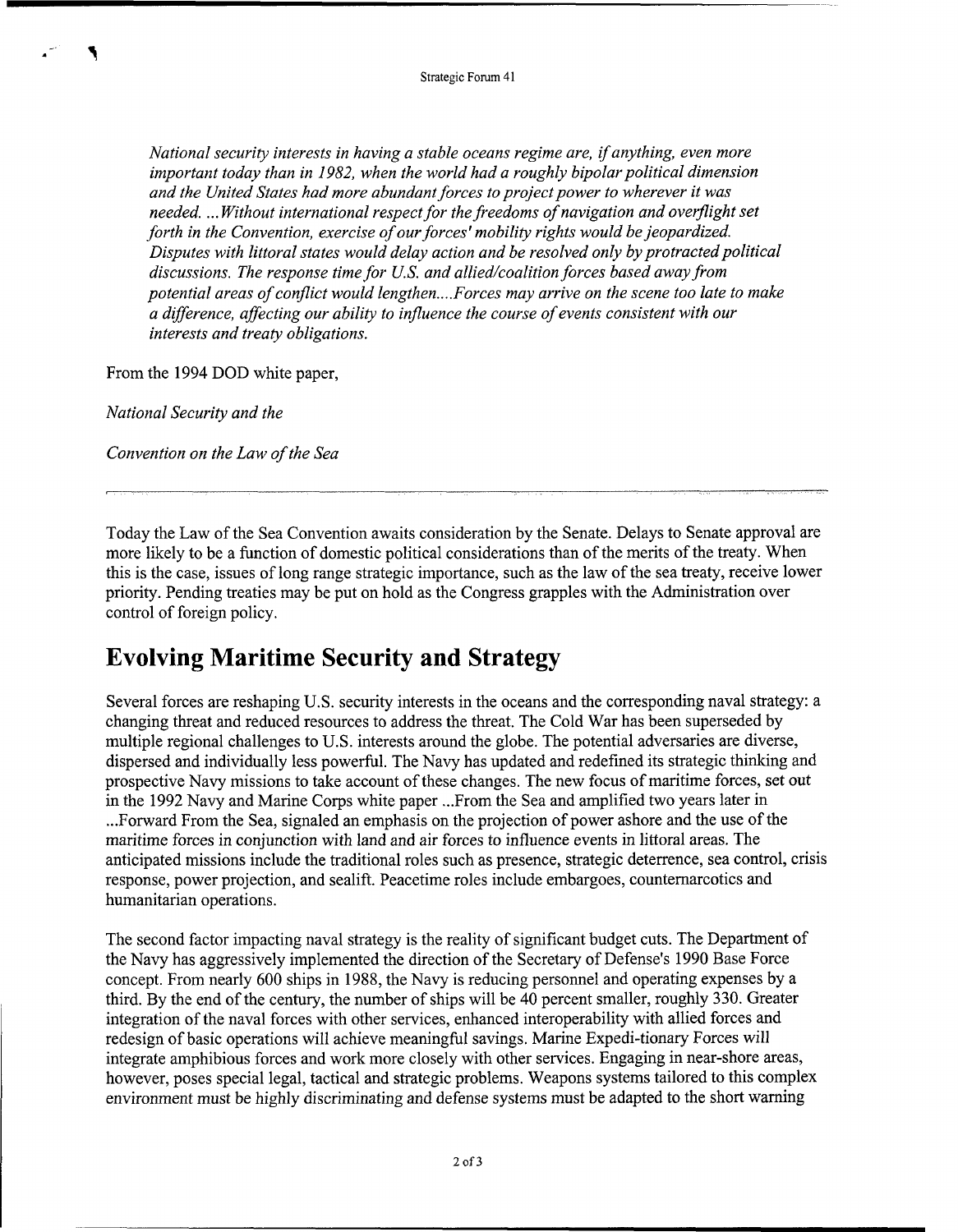times that characterize littoral warfare.

<sup>1</sup>

## **The UNCLOS Treaty Deals with**

## **Coastal State Claims**

A fundamental challenge to U.S. military operations in near-shore areas is to maintain U.S. access rights in the face of coastal state claims. As ocean resources have become scarcer and crowding has occurred, governments have tried either to regulate or alternatively to lay claim to offshore resources. Cooperation has been possible in the case of some shared ocean activities. Navigation and safety codes and shipping lanes are examples of cooperative approaches undertaken by established international organizations. In other cases, coastal states have attempted to act unilaterally to extend national jurisdiction to areas that were previously part of the global commons. China's claim to the South China Sea and Canada's attempts to control foreign fishing beyond the 200 mile Exclusive Economic Zone (EEZ) are recent instances of this approach.

It was the threat of these unilateral coastal state claims that prompted international efforts to establish rules to govern ocean uses in a "law of the sea." From 1973 through 1982, the Third UN Conference on the Law of the Sea developed a comprehensive legal framework covering virtually all uses of the oceans and the respective rights and obligations of states. Of particular concern to the United States military was the need to address the proliferation of claims to territorial seas of twelve miles or more. If universally applied, a twelve-mile territorial sea would overlap more than 135 international straits. Under the territorial sea rules of "innocent passage" set out in the 1958 UN Convention on the Law of the Sea (to which the United States is a party), overflight would not be allowed and submarines would be required to navigate on the surface.

The 1982 Convention achieved important consensus on the extent of jurisdiction that a coastal state may exercise offshore: a territorial sea of twelve nautical miles (with a contiguous zone of an additional twelve miles for customs, fiscal, immigration and sanitary regulation); coastal state jurisdiction over resources in an EEZ of 200 miles; and coastal state jurisdiction over the continental shelf in those cases where it extends beyond the EEZ. Within these offshore zones, the treaty balances coastal state rights with explicit provisions to preserve rights of navigation and overflight. Transit passage through and over straits and archipelagoes used for international navigation is guaranteed.

A framework is laid for resource and environmental issues including the management and conservation of living resources, the preservation and protection of the marine environment, and the conduct of marine scientific research. As reformed, the treaty now provides for national mining of deep seabed minerals according to market principles on a first-come-first-served basis with clearly defined rights and responsibilities that prevent frivolous denials of applications. The singular application of the common heritage concept is the provision for revenue sharing from seabed mining royalties. Since this is also part of U.S. mining legislation, this should not pose an obstacle to Senate acceptance of the Convention.